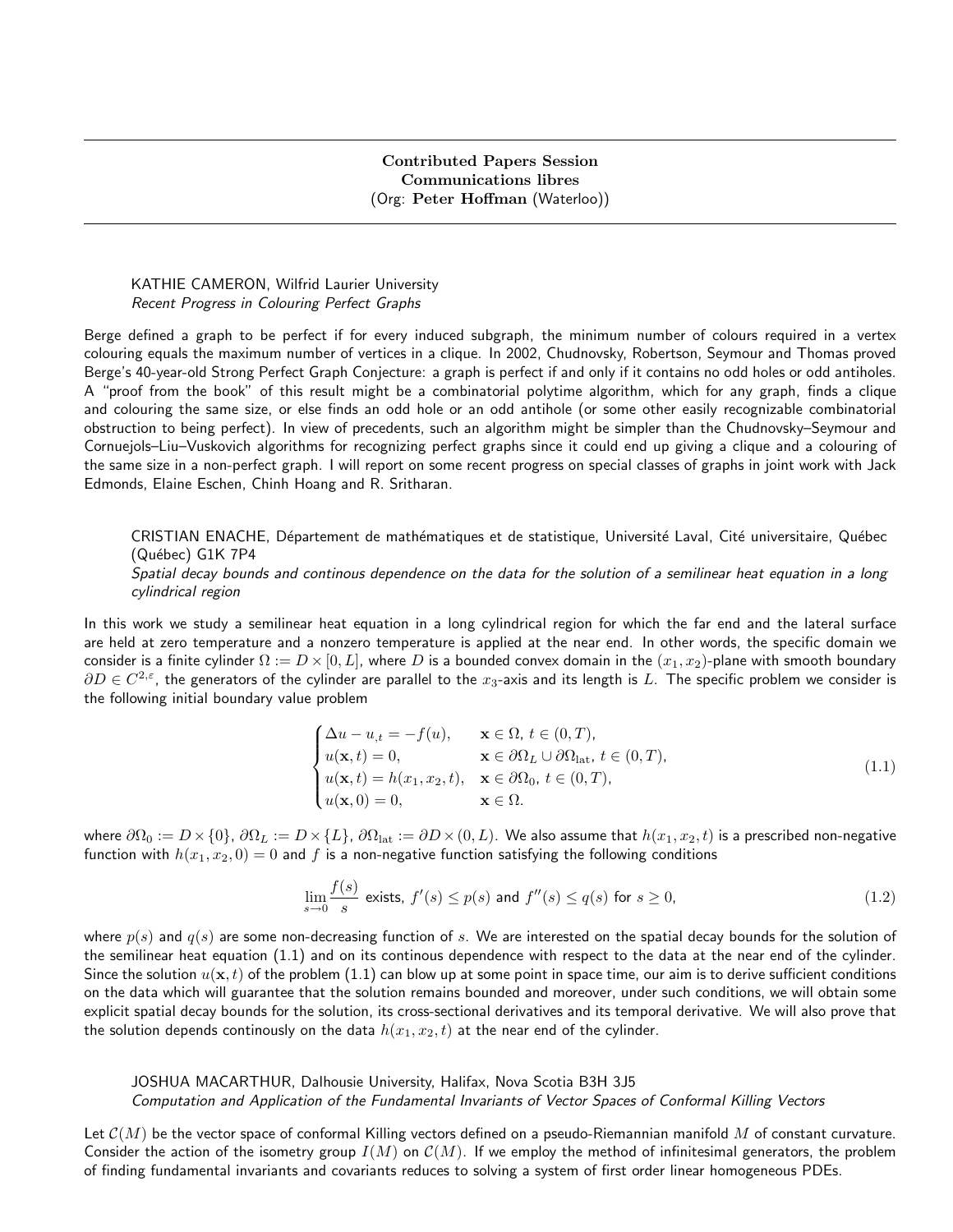In theory, the method of characteristics may be used to find solutions, however in practice it proves ineffective due to the sheer size of the system. Alternatively, if the invariants or covariants may be represented by polynomials, the problem reduces further to solving a system of linear equations.

The successful application of this alternative to find invariants for all such  $C(M)$  in dimensions 3, 4 and 5 will be discussed. In addition, the cases where these invariants have been used to distinguish between equivalence classes in certain  $C(M)$  will be shown.

### MARNI MISHNA, The Fields Institute for Mathematical Research Holonomic sequences and walks in the quarter plane

In this talk we will consider the nature of the generating series for different families of walks in the quarter plane. In particular, we consider combinatorial criteria which ensure the holonomy of the counting sequences, that is, when sequences satisfying linear recurrences with polynomial coefficients. We will also ponder the nature of series associated to different classes of formal languages.

Work in collaboration with Mireille Bousquet-Melou and Mike Zabrocki.

# MARCO POLLANEN, Trent University, Peterborough, ON K9J 7B8 Algebraic Curves for Non-Uniform Pseudo-Random Sequence Generation

Pseudo-random numbers are a critical part of modern computing, especially for use in simulations and cryptography, and consequently there are a myriad of algorithms for creating uniform pseudo-random sequences. However, many simulations ultimately require non-uniform random sequences. In this talk we introduce a new method to directly generate, without transformation of rejection, some non-uniform pseudo-random sequences. This method is a group-theoretic analogue of linear congruential pseudo-random number generation. We provide examples of such sequences, involving computations in Jacobian groups of plane algebraic curves, that have both good theoretical and statistical properties.

CHRISTIAN ROETTGER, Iowa State University, Math Dept., 472 Carver Hall, Ames, IA 50011, USA Periodic points classify some families of Markov shifts

Consider the space  $X_G$  of doubly-indexed sequences over a finite abelian group G satisfying

$$
x_{s,t+1} = x_{s,t} + x_{s+1,t}
$$

for all integers  $s,t.$  The left and downward shift induce an action of  ${\bf Z}^2$  on  $X_G.$  Recently, we could prove a conjecture by Ward stating that the periodic point data of  $X_G$  determine the group G up to isomorphism. Our approach is to view  $X_G$  as the set of sequences annihilated by  $T - (S + 1)$  where S, T stand for the two shift actions, and to study algebraic sets of sequences via their annihilators in the polynomial ring  $\mathbf{Z}[S,T]$ . We will sketch a proof of this theorem and show that our method extends to many other spaces defined by linear recurrences over groups. Key words are Galois Rings, Teichmuller systems and Wieferich primes. The  $p$ -adic representation of binomial and multinomial coefficients comes into play.

# NAHID SULTANA, Kobe University, Department of Mathematics, 1-1, Rokkodai, Nada-ku, Kobe 657-8501, Japan Explicit conformal parametrization of Delaunay surfaces in space forms

"Delaunay surfaces" are translationally-periodic constant mean curvature (CMC) surfaces of revolution. We compute explicit conformal parametrizations of Delaunay surfaces in each of the three space forms Euclidean 3-space  $\R^3$ , spherical 3-space  $\mathbb{S}^3$  and hyperbolic 3-space  $\mathbb{H}^3$  by using the generalized Weierstrass type representation for CMC surfaces established by J. Dorfmeister, F. Pedit and H. Wu. This method is commonly called the DPW method, and is a method based on integrable systems techniques. We show that these parametrizations are in full agreement with those of the more classical approach. The DPW method is certainly not the simplest way to derive such parametrizations, but the DPW gives a means to construct other CMC surfaces (such as trinoids and perturbed Delaunay surfaces) that the classical methods have not given. The Delaunay surfaces are an important base for constructing other CMC surfaces using the DPW method, so explicitly understanding how the DPW method makes Delaunay surfaces is valuable.